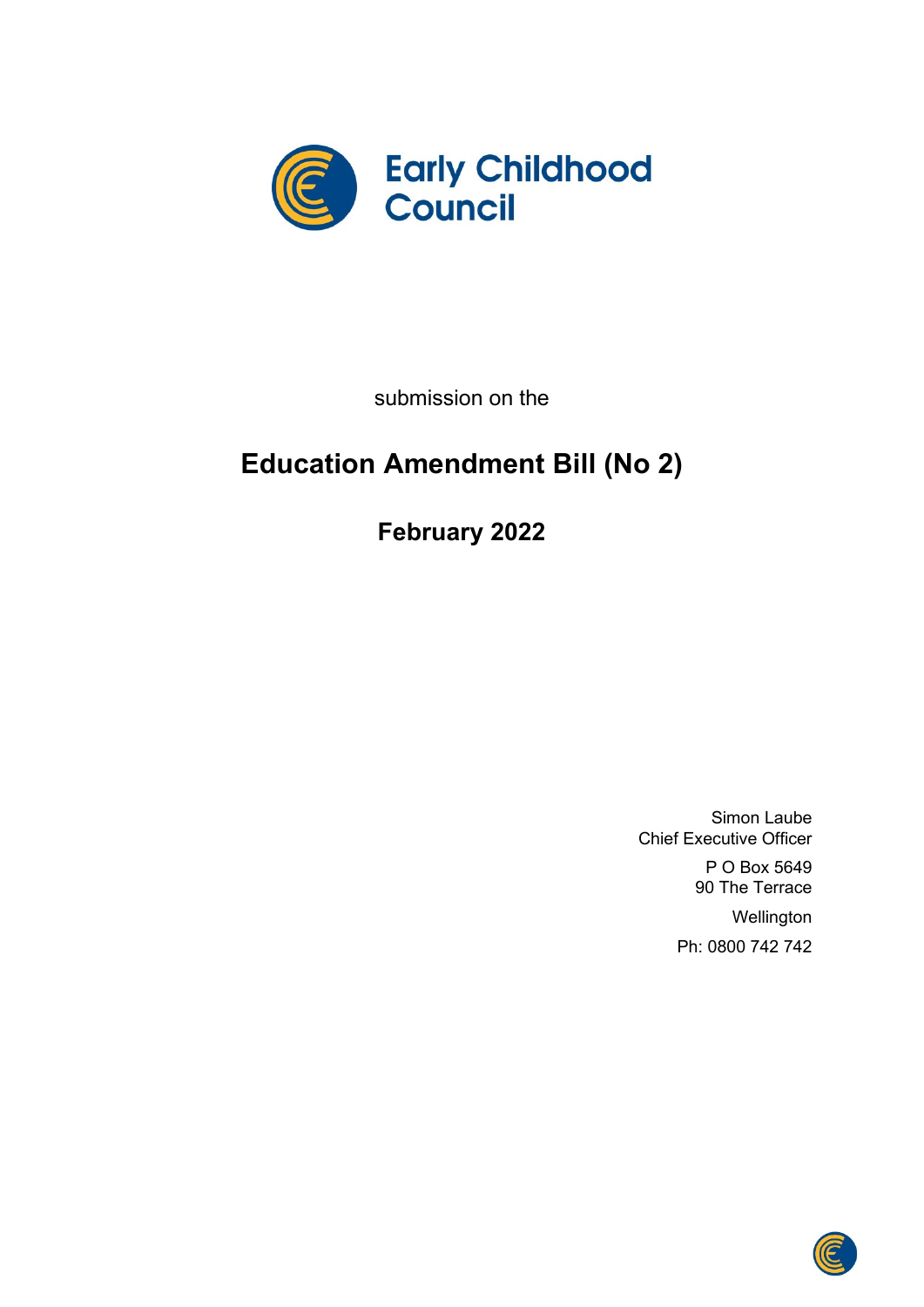### **EDUCATION AMENDMENT BILL (No 2) SUBMISSION**

# **PURPOSE**

- 1 The Early Childhood Council considers the Government's approach to continue on the original 2019 timeline for implementation (from 1 August 2022) of the new network management function as unconscionable.
- 2 We expected protections to get added in the Bill so that some consideration for the COVID-19 pandemic would be given for the early childhood sector. Instead, not only has there been no consideration of the impact of COVID-19 now or indeed other emergencies in the future, the network management function has in fact been hardened and the pace of implementation has been left unchanged.
- 3 We are sharing our submission with the Law Society as the Early Childhood Council considers the potential burden on the judicial system has not been well considered.

# **INTRODUCTION**

- 4 The Early Childhood Council welcomes the scrutiny of the Parliamentary Select Committee for Education & Workforce on the proposed new legislation.
- 5 In this case, the Early Childhood Council was not intending to submit on the Education Amendment Bill (No 2) until the Supplementary Order Paper became available and it became clear that significant changes to affect the new network management policy were taking place, and that the direction of the changes to legislation would be likely to worsen the overall approach, cause collateral harm to early childhood operators and weaken the original policy objectives that Government relied on to justify the original legislation.
- 6 It cannot have escaped the Committee's notice that it is itself engaged in leading a public consultation process while the entire country is gripped by the latest wave in the COVID-19 pandemic. Case numbers have reached over 1,000 per day – the highest in New Zealand since the pandemic began in 2020. The Ministry of Education itself undertook a public consultation process in 2021, also during the COVID-19 pandemic.



#### Daily confirmed and probable cases

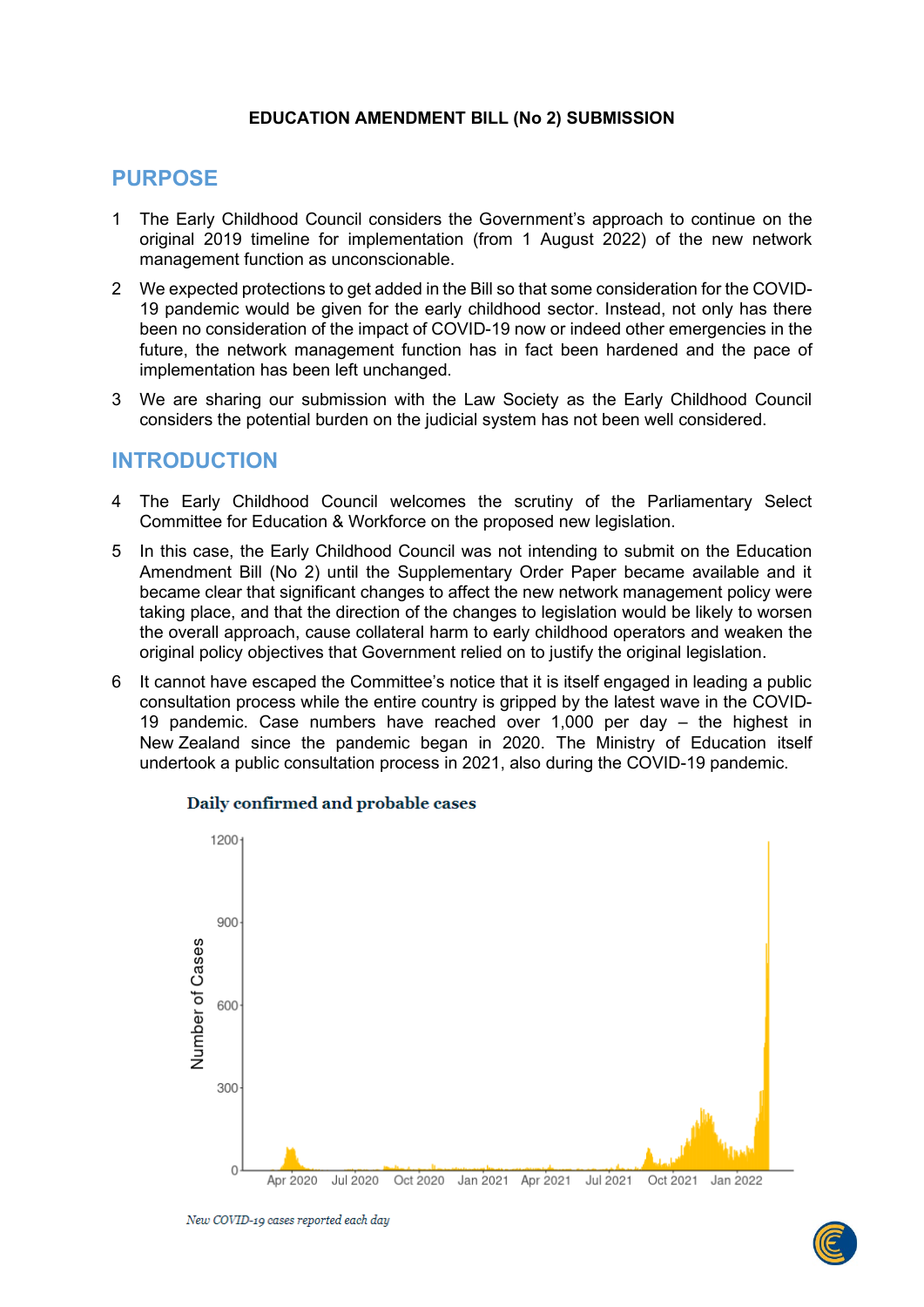- 7 We are the largest representative body of quality, licensed early childhood centres in New Zealand. Our over 800 members own and operate over 1,400 early childhood centres. Many are directly impacted by the proposed network management approach.
- 8 The early childhood sector has been fully-focused on responding to the COVID-19 pandemic – this includes complying with urgent legislation that directly impacted our members operations through policies like mandatory vaccination and the new COVID-19 Protection Framework. There has been a relentless series of emergency legislation that has required our urgent attention – in the form of Health Orders and guidance from departments around the public health measures that apply for early childhood centres. We have looked to ensure that the public health objectives are met in all early childhood centres, and supported these initiatives as best we can. Meanwhile the building industry has been impacted by supply line delays – with broad impacts on most current building projects.
- 9 We broadly support the range of ways individuals and entities will now be checked before they can licence. We do not support the way network management is being implemented.

# **Network Management**

- 10 A network management policy was included in the Early Learning Action Plan (2019-2029) released in December 2019. This plan indicated active network management in the "medium term" (p.39 refers). Medium term is quite vague – but usually this means somewhere in the middle, like 2024.
- 11 The Early Childhood Council conducted a survey to test the concerns we had identified in relation to network management. Our survey ran from 6 February to 15 February 2022. We received 60 survey responses from the 8712 stakeholders we contacted (including all early childhood services across New Zealand).
- 12 The ECC has led engagement across the ECC membership, conducted surveys, webinars and established a network management Working Group. The ECC's Working Group we assembled includes individuals who are specialist centre designers, architects, planners as well as centre owners with nearly 20 new centres between them that are impacted by the 1 August 2022 deadline (with no transition process).
- 13 Section 17 of the Education and Training Act 2020 (the Act) introduced the new two-step process for the pre-licensing and licensing of new early learning services. It requires a person or entity wishing to build a licenced early childhood service to apply to the Minister of Education for approval in the first instance (pre-licensing). There is a test of the individuals involved and network analysis relating to the envisaged new service. The subsequent application for a licence is to be submitted once a service is ready to operate.
- 14 The Act received Royal assent on 31 July 2020. However, ss17 and 18 of the Act do not come into force until 1 August 2022. We understand the Government's position is that these dates above have created a two-year transition period for the sector. **We strongly disagree that the legislation timings above created a transition process at all**.
- 15 Government regulation determines how markets can operate. New functions that effectively seek to partially control market access (like network management) need to be implemented without undue urgency. For example, best practice would include publishing the network prioritisation process at least two years before the 1 August 2022 deadline, as this information is critical to the people and groups who are seeking to establish new centres.
- 16 The Early Childhood Council has been contacted by a considerable number of concerned members and non-members alike, who have already been adversely affected. Our primary concern is therefore the lack of a transition process, coupled with the practical impossibility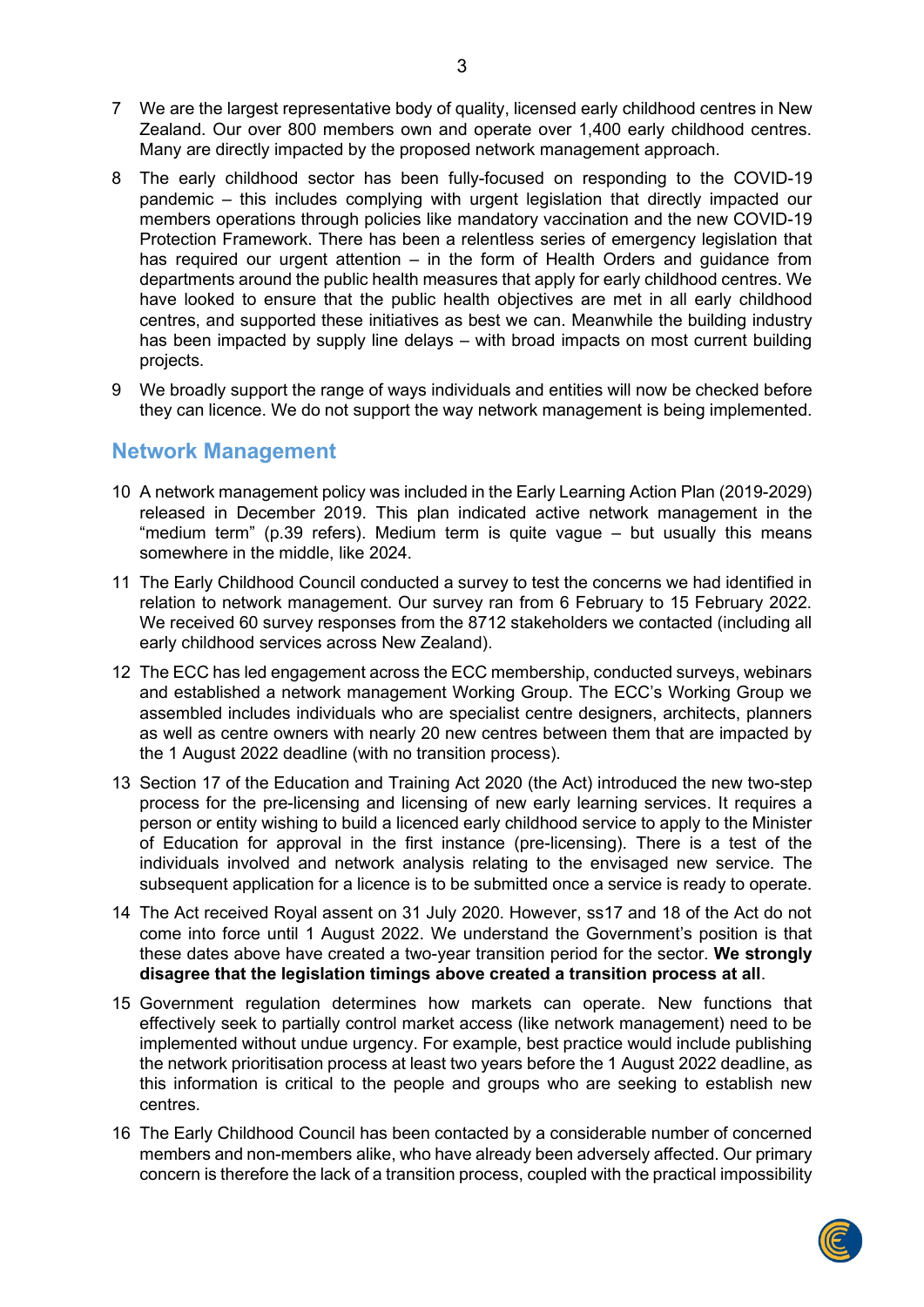of making the deadline of 1 August 2022, particularly in light of the ongoing COVID-19 pandemic.

#### **Inadequate consultation / lack of transition process**

- 17 The ECC considers the network management consultation process has been inadequate.
- 18 We are not aware of any public awareness activities by the government whatsoever to inform people who may have been contemplating establishing a new early childhood centre in the period 2019 to 2022. Current early learning providers would have had reasonable visibility that network management was coming in the future, but as no specific detail has been made available publicly, there is no opportunity for people undertaking current projects to assess the potential network implications to their project. This creates uncertainty. In the absence of certainty, high-priority projects in areas that become priorities for the Government may have already been stopped. Others, in areas that do not become priorities for the Government may still be going. We know that many centre owners come from the early childhood sector – there are many centre managers who used to be qualified ECE teachers. The small business owners tend to be personally more exposed to financial risks.
- 19 Some of the respondents to our survey process had not heard about network management until they received our survey.



#### Comments provided by survey respondents

- *I am aware of the broad view of managing the network but no specifics and how we will meet criteria and it feels all projects need to be on hold- any new possible centres we wish to look at considering*
- *We are currently building a new centre and have no information on how to meet the new network management conditions for approval. We have resource consent and building consent but will not be finished by 1 August*
- *Are these available somewhere?*
- *Have they been published?*
- *No, but I have now looked it up on the Ministry website and read through the intention.*
- *I am aware of that ECE Network Management settings requirements but not the specifics for this part of the criteria: "there is a need for a new service of the type and location you are offering"*
- *I am aware that there are settings and the rough outline of what these are. However I'm not 100% clear on how these will be satisfied/ justified and what part we play as owners in the conversation or if it will be a tick box situation.*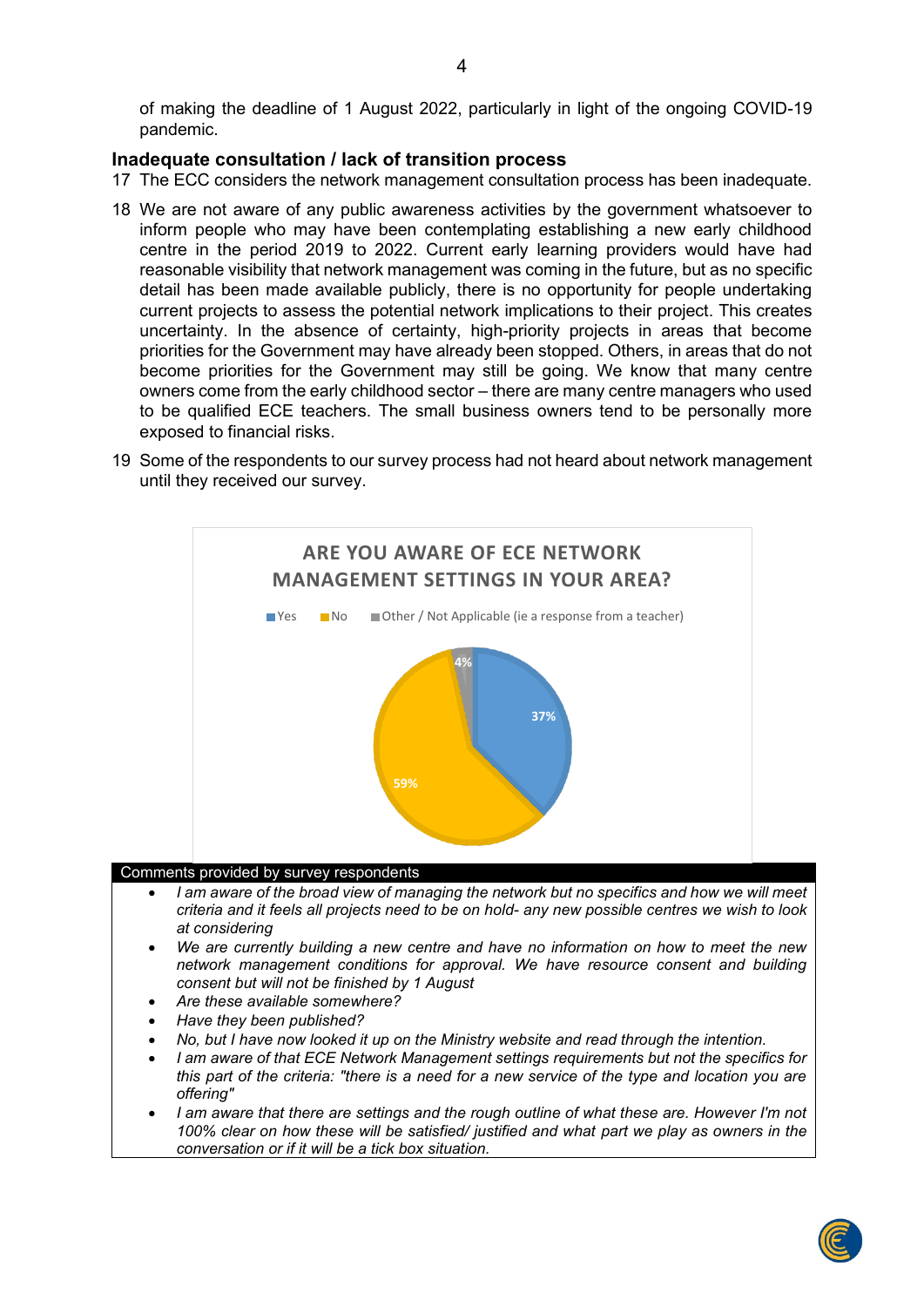- 20 We recommend a transition process is introduced to protect individuals and groups that are already irreversibly determined to a particular network location.
- 21 Alternatively the Commencement Date for network management provisions should be deferred by at least one year. We recommend to 1 August 2024 as this remains aligned to the Early Learning Action Plan.
- 22 The Supplementary Order Paper's change to section 17(2)(g) further increases uncertainty for pre-licensing applicants, by creating powers for the Minister that are too broad (Annex 1 refers).

#### **Two year timeframe**

23 In our survey process we asked about whether the 2 year time period was satisfactory for the purpose of establishing a new centre. What we conclude is that a single period or date is not possible to determine. There are too many factors that have too large a bearing on this. For example, as you can see from some of the comments we received, there were quite a few people who were confident in their own ability to establish in periods of less than a year. However, such projects would be house-conversions for less than 50 place centres – much smaller scale than purpose-built 150 place centres.

#### Comments provided by survey respondents

- *it's so variable. The last two took probably 18 months or longer.. perhaps 2 yrs. the current ones are already over a year into planning, one is part built, one is in processing, but so much investment has already been made and bout to be renovated... both need all resources and playgrounds still completed, we are very behind schedule due to covid.*
- *It would depend on the particular context. Every one will be different. It would not be expected to be less than one year.*
- *Minimum 18-36 months for whole process.*
- *2 years minimum - broken down into approximately 10 months for a high quality build, 6 months for resource consents and 4 months for build consents. Balance in delays (be it financing, resourcing, licensing etc)*
- *A minimum of 2 years to 3 years*
- *3/4 years is realistic I have no idea where they plucked 2 years from There will be no banking provisions because of the associated issues with 2 year approvals the banks are already indicating this as a problem it's a huge consequence of the policy*
- *3-5 years to locate appropriate land to licensing.*
- *3 years in a good market not in a COVID overlaid market Omicron isolation coming - with potentially 25% of the workforce being absent from work*
- *3 years from RC, purchase land, BC to apply for license*
- *It took 5 years from connect application. Enviro court hearing building consent approval and securing builders.*
- *It will take us at least one year and perhaps two to work out way through this process as we are within a larger organisation that does move quickly.*
- *It took us 12 weeks from purchasing an old house to renovating and transforming and opening.*
- *I think it should be well thought out and in line with population planning etc in towns/cities/settings which could sit nicely in short term strategic planning of 12months-3years, indicated generally at the 10 year plan stage.*
- 24 We note also that a lot of people thought about the timeframe in terms of being a minimum period. In other words, they were automatically distinguishing planning theory from reality and commenting with a minimum. However, the current Act imposes a maximum of two years. This is entirely unsuited to its present purpose.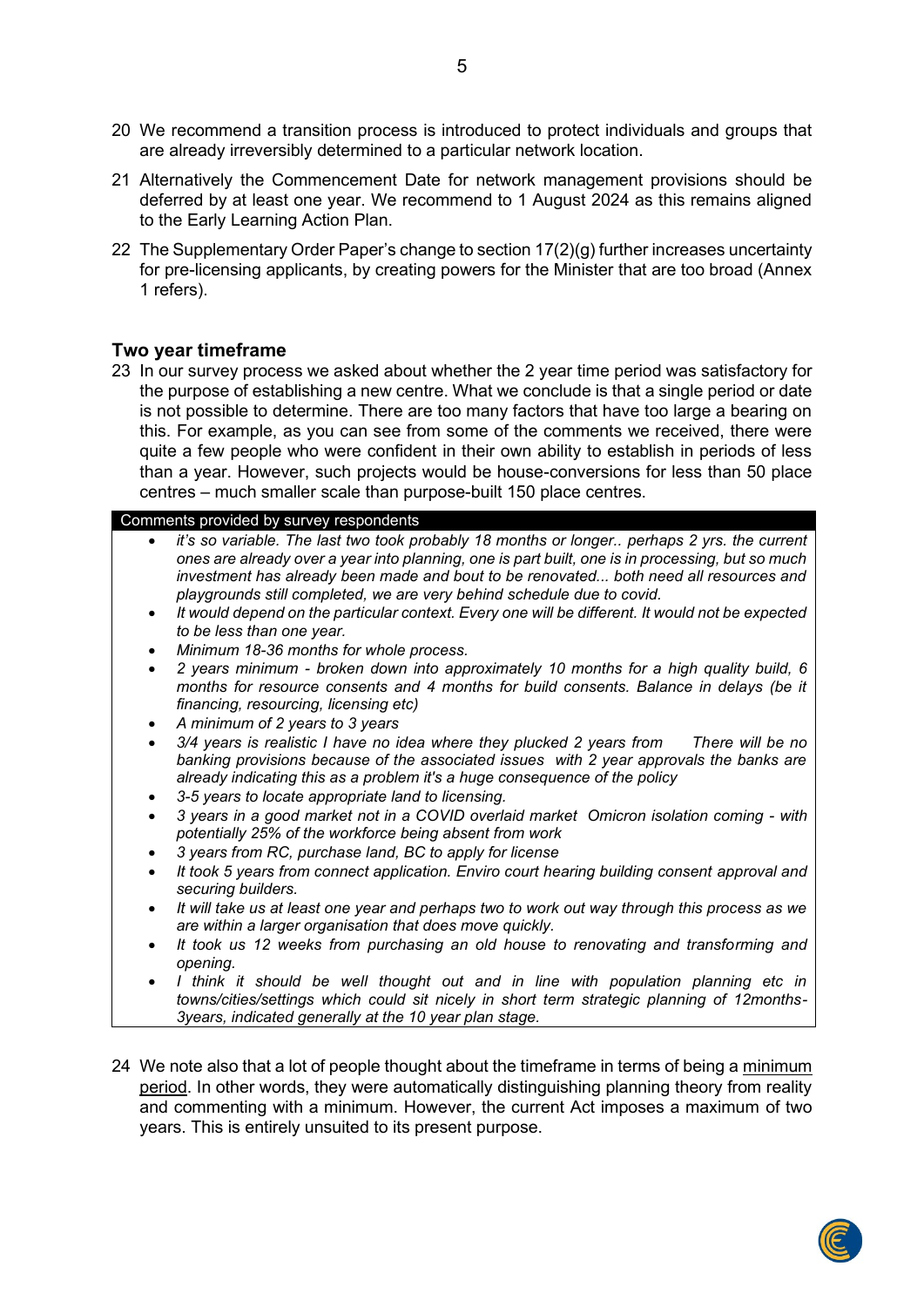- 25 Delays are inevitable and can arise from a multitude of factors, for example through:
	- Resource consenting processes
	- Ministry of Health intersecting requirements
	- Environmental Court engagement
	- **Financing**
	- Supply chain issues specifically throughout COVID-19.
- 26 Alternatively the timeframe could be a range which we suggest is 3 to 4 years. We see no benefit having a low maximum limit like 2 years. In terms of unintended consequences, a low maximum limit will favour smaller, simpler centres. It will discourage the more timeconsuming larger projects. Environmental and sustainably designed new centres rely on materials and build conditions and times that a low maximum time limit will disincentivise.
- 27 Annex 1 includes proposed changes to the Bill to either delay Commencement or provide a new date of 1 January 2022 as a cut-off to help protect some, but not all, providers that are currently caught by the 1 August 2022 date.

# **How to measure the start of a project**

- 28 During our Working Group discussions we identified that in terms of administrative burden and practicality around implementation, the pre-licensing step could instead be integrated with the Local Government resource consent process. Neither pre-licensing or resource consent is meaningful but together an integrated process could work well. This would mean that projects that received pre-licensing and resource consent could proceed with less burden on the individual or group seeking to establish the centre.
- 29 The people we engaged with who are currently establishing new centres had variable timelines. In terms of risk, there was considerable discussion about the centres being established where external investment was being relied on. Costs sunk into projects prior to the pre-licensing process would become disincentives for new centres. No longer can you plan and then rely on being able to meet the licensing conditions, you may not get preapproval. From an investor's point of view, the risk has increased. Again this will be a disincentive for larger, more complicated new builds because they are more costly.
- 30 Below is an overview of a sample of recent centres established showing planned and actual dates (total days) that applied. Centre names have been anonymised to protect commercial sensitivity.

| Sample of recent early childhood centres, by region planned and actually spent in establishing (n=11) |                 |               |       |                        |                   |                             |                          |  |
|-------------------------------------------------------------------------------------------------------|-----------------|---------------|-------|------------------------|-------------------|-----------------------------|--------------------------|--|
|                                                                                                       |                 | Ave<br>Months | Years | <b>Planned</b><br>Days | <b>Total Days</b> | <b>Difference</b><br>(days) | <b>Difference</b><br>(%) |  |
| Centre A                                                                                              | Hamilton        | 46.19         | 3.85  | 580                    | 1,400             | 820                         | 141%                     |  |
| Centre B                                                                                              | Auckland        | 28.57         | 2.38  | 304                    | 866               | 562                         | 185%                     |  |
| Centre C                                                                                              | Auckland        | 46.26         | 3.85  | 1,257                  | 1,402             | 145                         | 12%                      |  |
| Centre D                                                                                              | Auckland        | 54.21         | 4.52  | 608                    | 1,643             | 1,035                       | 170%                     |  |
| Centre E                                                                                              | Auckland        | 55.36         | 4.61  | 678                    | 1,678             | 1,000                       | 147%                     |  |
| Centre F                                                                                              | Auckland        | 41.93         | 3.49  | 602                    | 1,271             | 669                         | 111%                     |  |
| Centre G                                                                                              | Northland       | 58.13         | 4.84  | 761                    | 1,762             | 1,001                       | 132%                     |  |
| Centre H                                                                                              | Cambridge       | 14.45         | 1.20  | 276                    | 438               | 162                         | 59%                      |  |
| Centre I                                                                                              | Christchurch    | 20.09         | 1.67  | 300                    | 609               | 309                         | 103%                     |  |
| Centre J                                                                                              | <b>Blenheim</b> | 14.45         | 1.20  | 130                    | 438               | 308                         | 237%                     |  |
| Centre K                                                                                              | Auckland        | 89.77         | 7.48  | 1,338                  | 2,721             | 1,383                       | 103%                     |  |
| Averages                                                                                              |                 | 42.7          | 3.6   | 621.3                  | 1293.5            | 672.2                       |                          |  |

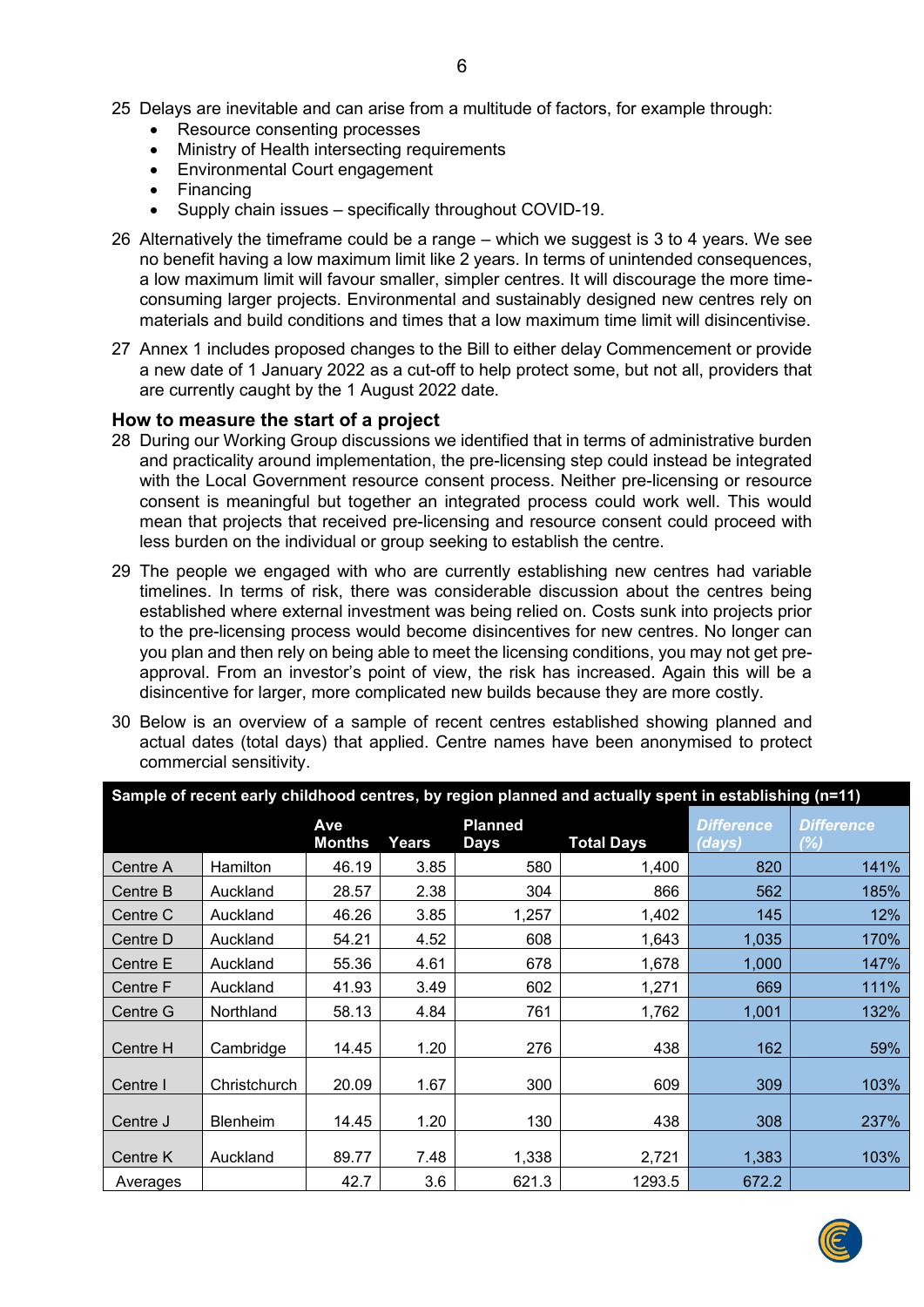- 31 During this process we were able to break down all the centres currently being established or recently opened looking at these key stages (in general, to what extent a stage may be challenging is different depending on the centre):
	- First concept (not firm plans, no risk)
	- Design started
	- Resource consents lodged (if applicable)
	- Resource consents approved (if applicable)
	- Building consents lodged (if applicable)
	- Building consents approved (if applicable)
	- Tenders
	- Building contracts signed (if applicable)
	- Construction activity starts (if applicable)
	- Construction Completion Date (if applicable)

# **Government infrastructure projects another external factor**

- 32 We have another ECC member impacted in Lower Hutt where the Regional Council is currently taking steps to acquire land for the Melling Interchange project. One early childhood centre that has been popular previously is in the process of relocating to another site. A multi-million dollar new centre is to be built but there is no certainty about whether or not it will meet the regional network management criteria. In addition, Ministry officials have implied that Lower Hutt has too many centres already so the pre-licensing process could be an issue.
- 33 This example illustrates that even existing providers are being caught by the current (and amended) pre-licensing process. In this case, the group has been forced to move their centre by other legislation for the purpose of roading infrastructure. The new site requires a new licence, you cannot transfer an existing licence to a new site.
- 34 There should be no discussions in relation to what may or may not constitute a network priority by public officials now at all – as it may wrongly appear as part of the network analysis determination which has not yet been created or commenced. This situation could be alleviated either with the adoption of the ECC's new transition process or through an exemption process for groups faced with significant unexpected external events.

#### **Undue burden on community providers**

35 During our Working Group discussions we noted that the larger providers that operate networks of centres have advantages over new entrants to the market. Ironically, the smaller operators are disadvantaged as they tend to have lesser capability and lack the inside knowledge about how the early learning sector works. We equated the level of disadvantage to a time penalty for community providers seeking to enter with network management, or a time advantage for those with groups of centres. The ECC questions the Government's overall approach to network management as we don't think it has achieved its objectives fairly considering that community-based providers form a critically important part of New Zealand's diversity of early learning provision. We are in danger of lessening this valuable, and richly diverse, part of the sector.

#### **Two-year extension proposed**

36 We do not support the limited 2 year extension in proposed s17B(2-3). Under the proposed provisions, the Minister can only extend a pre-approval by up to two additional years if exceptional circumstances apply. Exceptional is too high a threshold and the term

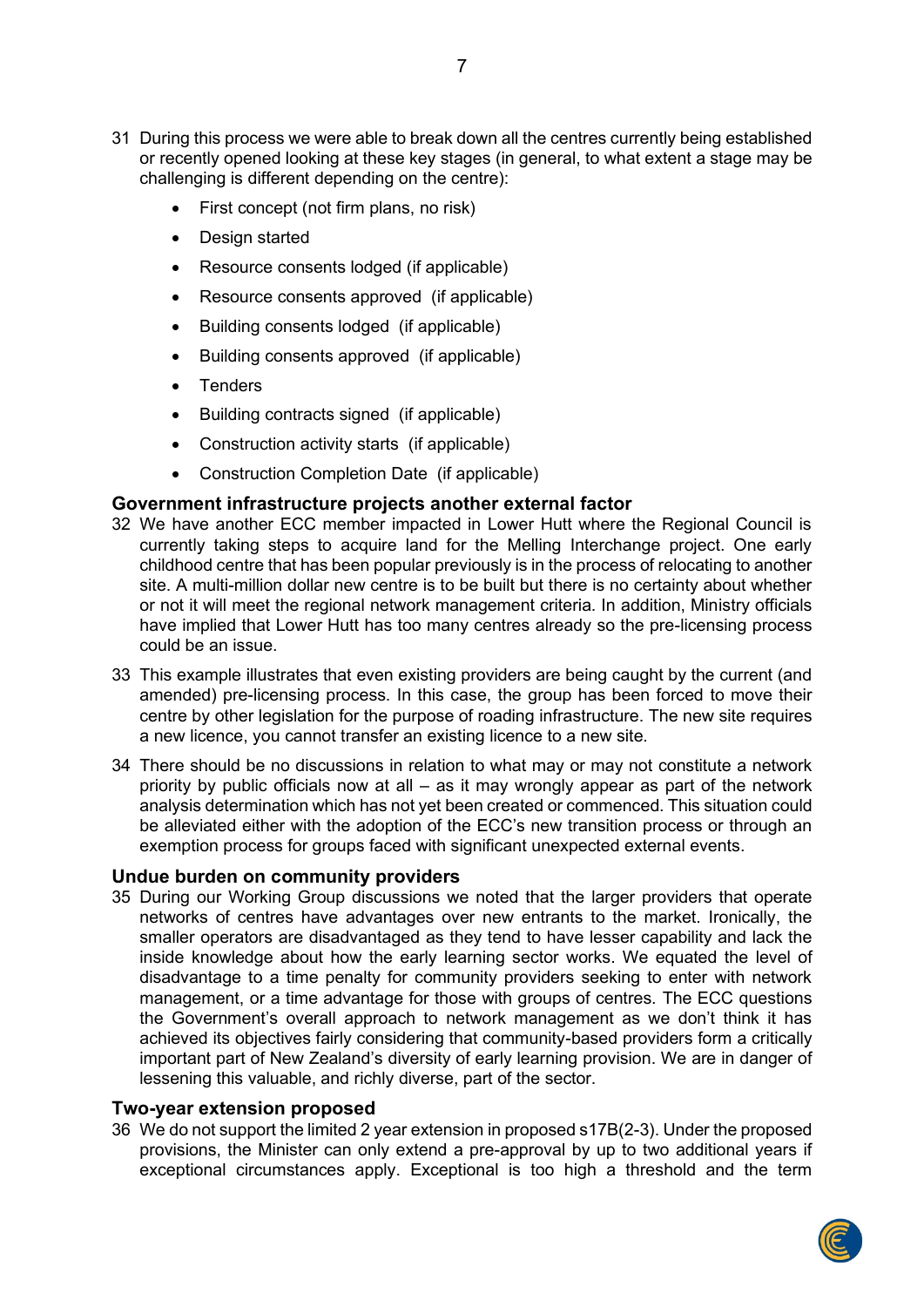'exceptional' should be replaced by 'special.' Further, the proposed maximum extension to a cumulative period of no greater than four years is not acceptable. The proposed provision prevents the Minister from considering any greater than a four-year period in which to obtain a licence for services. This means that even where exceptional circumstances apply, a period of greater than four years cannot be applied. The Minister should be given the discretion to specify the lapse period to six years should special circumstances apply.

37 Failure to adopt these changes will result in additional administrative time and costs for both applicants and the Ministry with no net positive benefits. The proposed change provides a pragmatic approach and provides the Minister with discretion on the lapse period of applications that fall into the 'exceptional/special' circumstances category.

#### **Confidence in the Ministry to manage the network**

38 In the ECC survey we asked people how confident they were in the Ministry of Education's ability in relation to do the network management and individual checks required. We expected network management to show lower confidence but the data is mixed at best. There was more confidence in the Ministry's ability to do individual checks than perform the new function around network management. The zero-confidence individuals were largely consistent between both questions.

| Confidence in Ministry of Education abilities with the functional changes<br>$(n=58)$ |         |        |      |  |  |  |  |  |
|---------------------------------------------------------------------------------------|---------|--------|------|--|--|--|--|--|
|                                                                                       | Average | Median | Mode |  |  |  |  |  |
| Q1 How confident are you in the Ministry                                              |         |        |      |  |  |  |  |  |
| of Education's ability to regulate                                                    |         |        |      |  |  |  |  |  |
| individuals who apply for licences?                                                   |         |        |      |  |  |  |  |  |
| (100=full confidence)                                                                 | 46.9    | 50     |      |  |  |  |  |  |
| Q2 How confident are you in the Ministry                                              |         |        |      |  |  |  |  |  |
| of Education's ability to predict where                                               |         |        |      |  |  |  |  |  |
| network capacity is required and to                                                   |         |        |      |  |  |  |  |  |
| decide fairly, considering the diversity of                                           |         |        |      |  |  |  |  |  |
| ECE options that could be made                                                        |         |        |      |  |  |  |  |  |
| available? (100=full confidence)                                                      | 43.1    | 49     | 50   |  |  |  |  |  |

Comments provided by survey respondents (n=35) (Q1 answer/Q2 answer)

- *From my experience MOE comes up with rules and regulations but has never been successful in ensuring they are implemented correctly at all time. There are also many rules open to interpretation which leaves loop holes in them (30/30)*
- *There should be clear expectations set around time frames, e.g 20 working days. (70/70)*
- *Through regular open lines of communication email or phone. (78/67)*
- *They cannot consistently manage consistently across regional office. They don't have access to the appropriate data children do not necessarily attend where they live it could be close to their employment. They will literally stuff up new developing communities while they grapple with how to do it (60/40)*
- *I think I would like for more representatives from the Ministry of Education to work with New Centre Owners to get these approvals processed quickly. One representative for each region is just not enough and I think this has been a big problem. I would also like to see more representatives from all cultural backgrounds working with New Owners. If we are to promote a more bicultural teaching and learning in all ECE Centres, then I would prefer to work with either a Maori or Pasifika representative from the Ministry of Education. People's preferences should be considered in today's multicultural society. I am a Pacific Island ECE Owner and I would have preferred to work with a Maori or Pacific Island representative from the Ministry of Education because that's my preference. (90/90)*
- *They need to engage more staff, who are knowledgeable and efficient - this is not currently the case. (0/0)*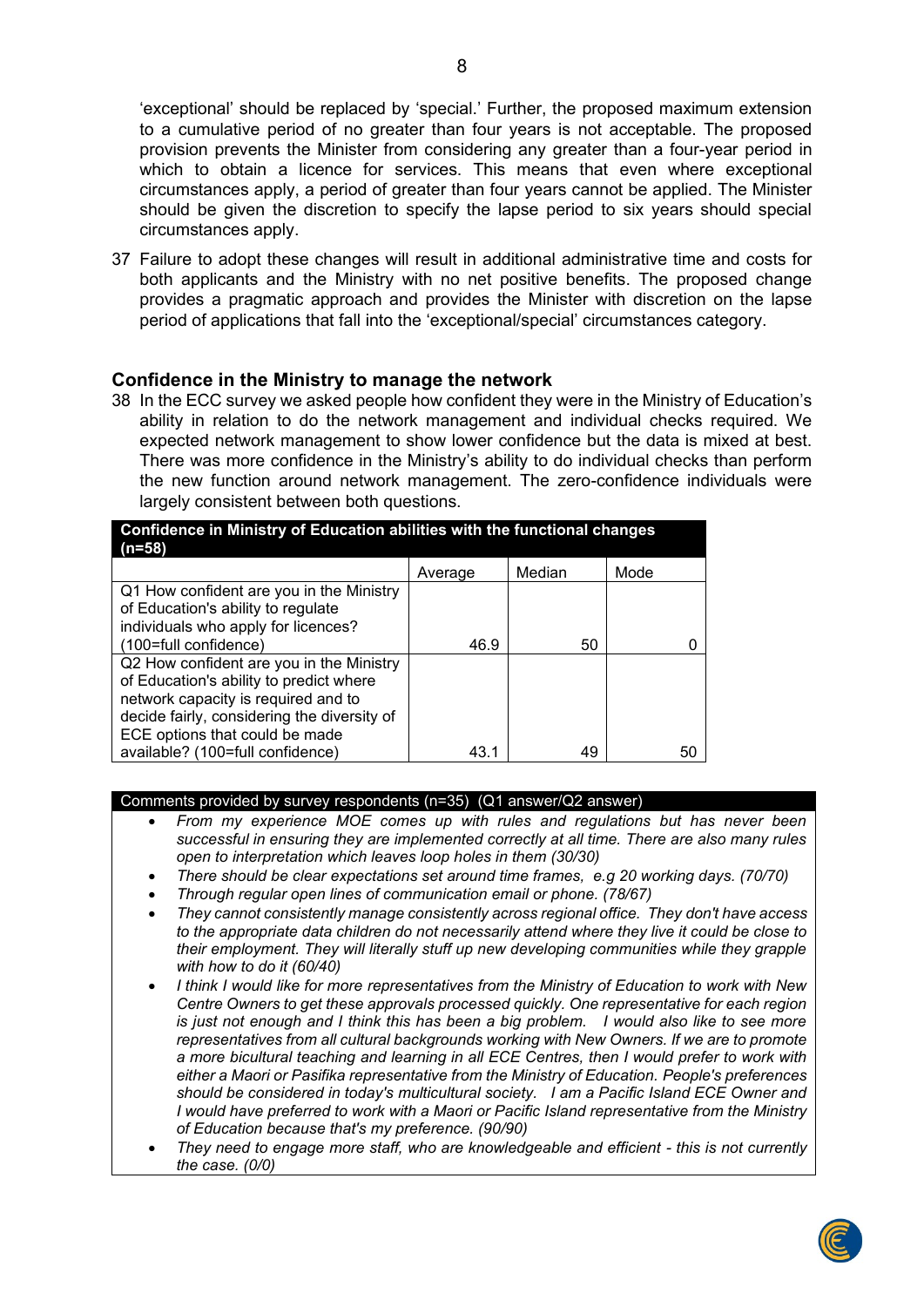- *With clear guidelines and timeframes. Understanding that these decisions have huge financial implications. Understanding that these Government / Private partnerships need collaboration. (50/50)*
- *The MOE need a speedy and easy to understand process that has a maximum time limit associated with it. (30/0)*
- *There should be some sort of portal allowing an applicant to follow how an application is proceeding, communicate with MOE, upload any documentation required and record all progress, questions and timing. (75/80)*
- 39 The ECC's view is that as the details of the network analysis approach has not yet been shared, it requires a significant "leap of faith" to have confidence that any new process would be workable. Obvious problems with a new network management function include:
	- 39.1 Over-reliance on parental preferences for centre locations near residential areas when many parents may prefer locations near workplaces (so fewer services in suburbs and more in central areas, including travel hubs).
	- 39.2 Lack of a fair process for the Ministry to choose between types of providers how to choose between a kōhanga reo, English-medium centre, or specialised institutions (for example, the potential for internationally leading centres and integrated social hubs).

#### **Minister's ability to revoke pre-licensing approval**

40 ECC members are particularly concerned about the consequences of proposed s17A. This section states:

*(1) When approving an application to apply for a licence to operate a licensed early childhood service, the Minister may impose conditions on the approval as the Minister thinks fit, including conditions— (a) relating to the nature, capacity, or location of the proposed* 

*Service…*

- *(2) The Minister may at any time—*
- *(a) impose new conditions on the approval; or*
- *(b) amend or revoke any existing conditions.*
- 41 This results in too much uncertainty for applicants. For example, an applicant could be granted a pre-approval for a new service of 60 children, complete the design and then began construction for a building to accommodate 60 children. The Minister could then "at any time... impose, amend or revoke" any condition – including those relating to the size of the service. Any such changes may change a service from being viable to financially impossible to run.
- 42 The ability to impose new and amend or revoke existing conditions at anytime in the process creates too much uncertainty and makes it very difficult for applicants to proceed with any confidence. The unintended consequences of these provisions may result in further difficulty for high-quality service providers to access the required capital to deliver new services in areas where the need is high.
- 43 As such, we recommend that a new process be provided for in the Act that allows an applicant to challenge decisions relating to the imposition, amendment or revocation of any condition under s17A.

#### **Lack of clarity around how to deal with decoy preapprovals or blockers**

44 There is no clear regime about how to deal with over-saturation of pre-approvals. Without a clear legislative process for determining the best applicant, our assumption is that the

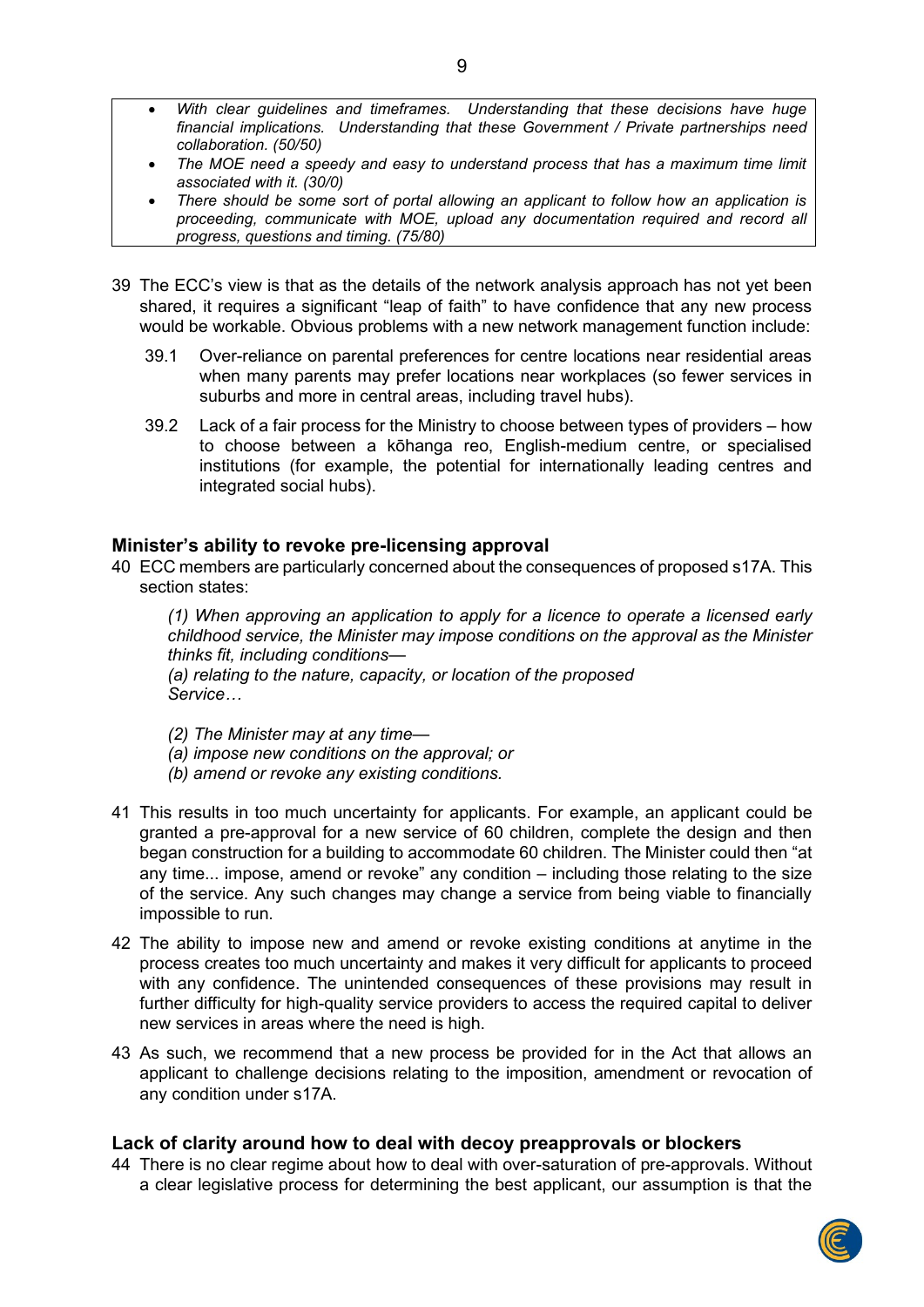first to apply will effectively be able to "hold the space" (ie in the network). That approach could further shut out lower capability providers, a bit like the situation we saw with the first MIQ booking system where spots in that system became highly sought after and very difficult for regular people to obtain (due in large part to weaknesses in the allocation system itself, not just over-demand).

#### **Lack of ability to transfer pre-licensee status during the establishment process**

45 It may be necessary for an individual who has made a pre-licensing application to withdraw and be replaced by another individual. Allowance needs to be made so this can happen. There are many reasonable situations where this could be necessary – for example in an accident or due to a health issue. We think the current legislative approach has confused the strengthened checks on individuals (which ECC supports) with network management. The ECC does not consider both strengthened checks on individuals and network management as integrated approaches – they should be considered standalone (Annex 1 refers further).

# **Lack of clarity about access to early learning sites on Crown Land**

46 During our consultation process we were asked whether the Ministry would be itself complying with the network management regime. New school sites include space for an early learning site where possible (regardless of network analysis). However, a transparent process of selecting who establishes the early learning centre on those sites is required.

# **Other matters in the Education Amendment Bill (No 2) – support for a Teaching Council amendment (not related to network management)**

- 47 The Early Childhood Council supports the proposed amendments to the disciplinary regime for teachers. In particular, Clause 39 amends section 497 to raise the threshold for the mandatory referral of cases from the Complaints Assessment committee to the Disciplinary Tribunal so that the mandatory referral occurs when the Disciplinary Tribunal is likely to need to consider suspending or cancelling a teacher's registration, practising certificate, or authority to teach.
- 48 The amendment enables the Complaints Assessment Committee to resolve cases that meet the definition of serious misconduct, which currently must be considered by the Tribunal. The clause also removes the requirement for the teacher and the initiator of the complaint to reach an agreement in order for the Committee to have jurisdiction over the matter. We support this change because we understand the balance of cases going to the Tribunal is too high, creating high costs that are avoidable. Due to a complete lack of Government funding, all the disciplinary costs are likely to be passed on to teachers through new levies – so it becomes even more important to fix this. We support the change because it is a better efficiency and doesn't compromise on the high standards of professional conduct that remains expected.

**Submission authorised by: Simon Laube, Chief Executive Officer, Early Childhood Council**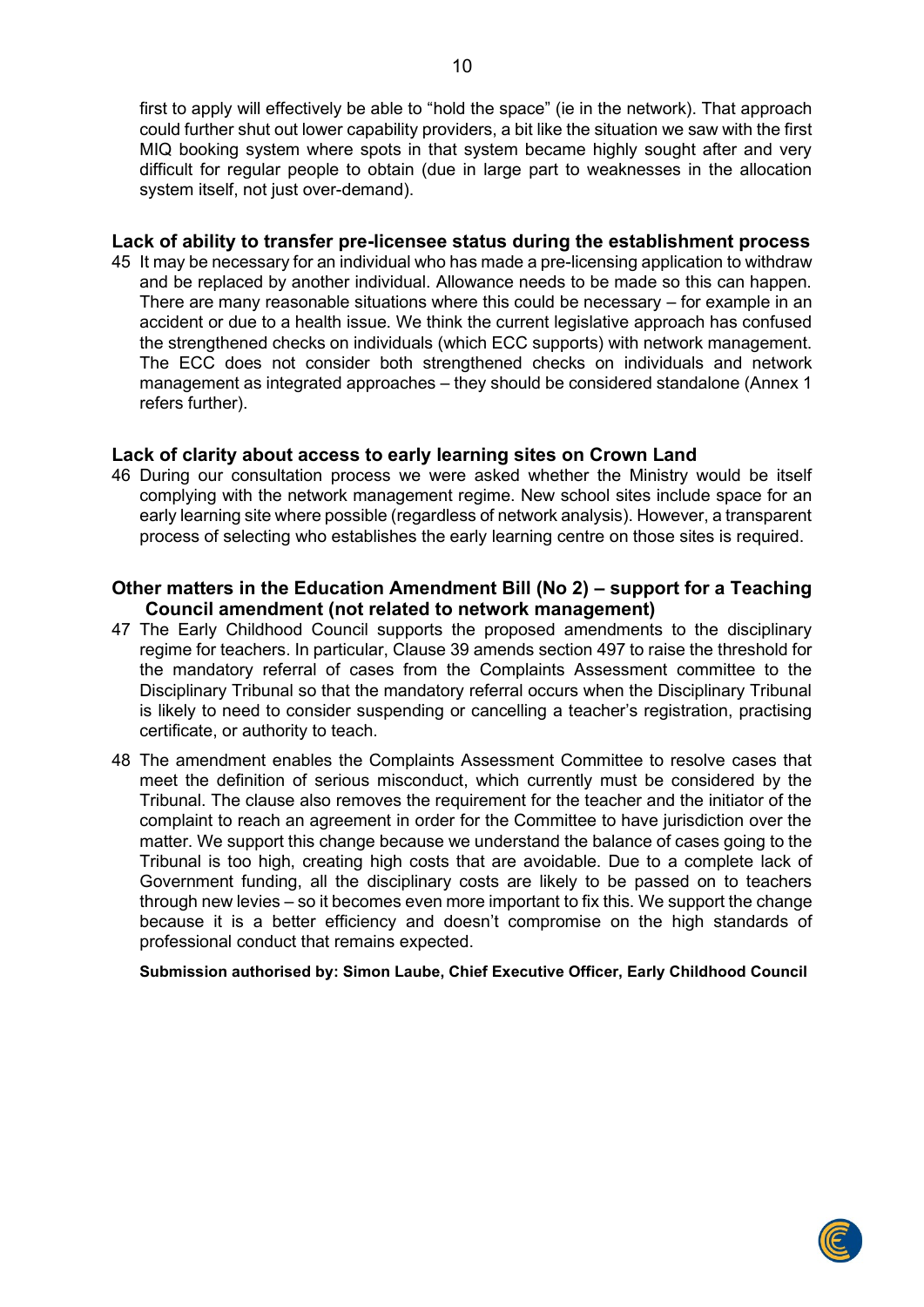# **Network Management Working Group members:**

- **Hamish Davidson** (Puddleducks and ECC Exec member)
- **Phil Smith** (Collingridge and Smith Architects CASA)
- **Logan Whitelaw** (Kindello Co-founder)
- **Steve Piper** (Director- Co kids limited)
- **Rrahul Dosshi** (The Rainbow Corner Group)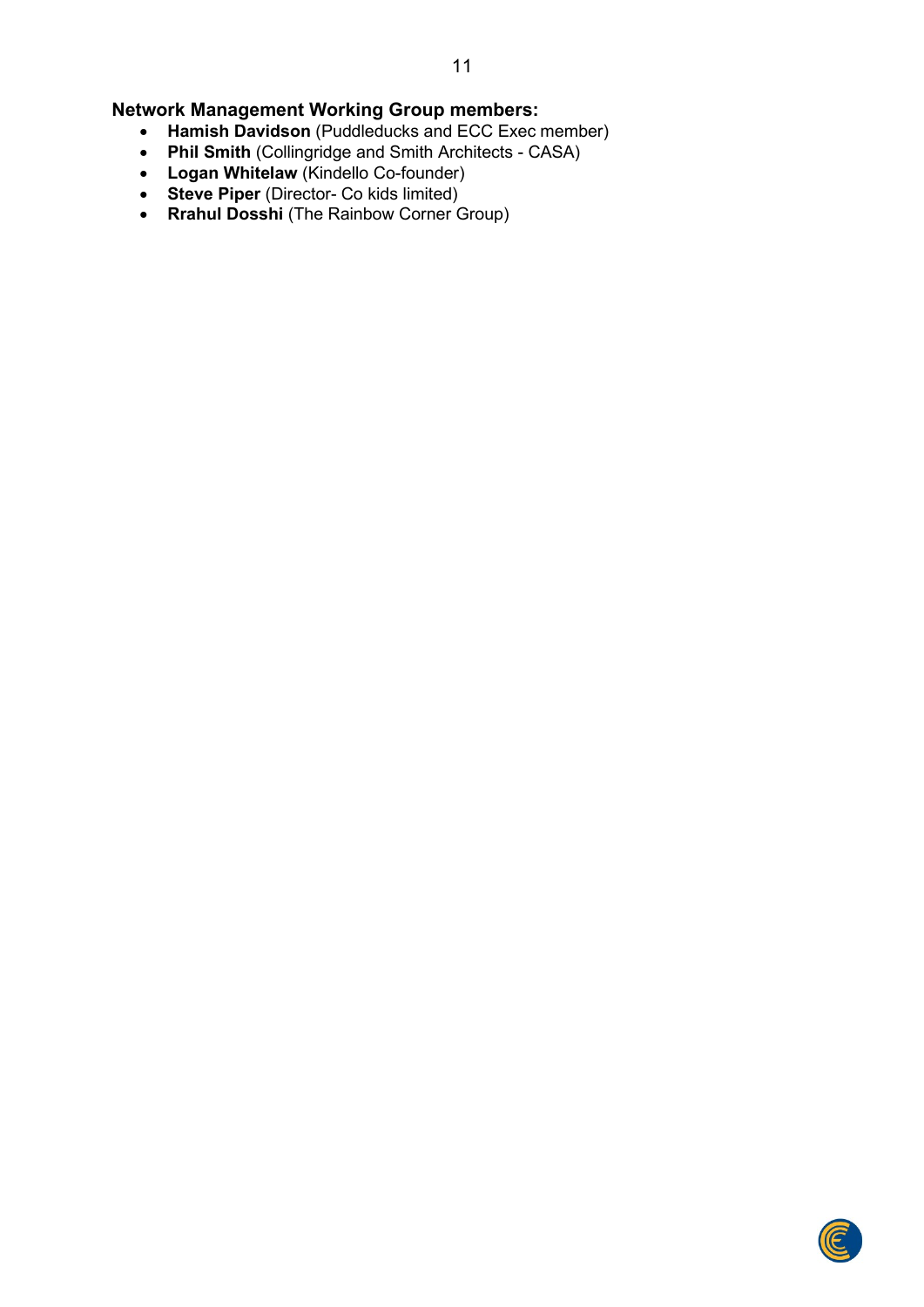#### **Annex 1: Suggested changes to Bill provisions or new provisions**

#### **Insert new section:** *17(8) – Processing Timeframes.*

Proposed Text:

*Applications made under s17 of the Act shall be processed and a decision issued within 10 working days of the application having been accepted for processing by the Ministry of Education.*

#### Reason:

Adding a network planning approval step into the licensing process will result in further time delays in the establishment of new centres. To mitigate this, there must be established timeframes for the processing of applications. If these parties need to seek the Ministers approval for a location prepurchase, the time for such approval will be a critical element. Sourcing of land suitable for early learning services is a challenge in the current environment. Factors include proximity to neighbours, local authority zoning restrictions, land price and competition from residential developers. Adding a location approval process would slow the development process further, meaning opportunities for more suitable sites on the market would be missed. Currently, service providers and their development partners have to make a property purchase decision within a short timeframe (often 10 working days), to avoid missing out on the most suitable land opportunities. During this period, due diligence work is carried out and an internal community needs assessment/supply and demand analysis is undertaken. Any extension to this timeline through an additional licensing step would mean that development opportunities are lost. This would be counterproductive and would lead to a lack of supply where it was needed most.

#### **Remove section 17(2)(g).**

This section states:

*(2) The Minister may grant approval, but, before doing so, must take into account— … (g) any other matter that the Minister considers is relevant to the Application.*

'Any other matter' is too broad to provide any guidance or certainty for applicants. It is recommend that this clause be removed as  $s17(2)(a-h)$  cover the matters relevant for making a determination under  $s17(2)$ .

#### **Amend section 17(3)**

Proposed s17(3) states:

*(3) If the Minister considers information referred to in subsection (2) is insufficient to decide whether to grant approval, the Minister may—*

*(a) ask the applicant to supply more information;*

*(b) ask an individual or entity other than the applicant to supply any information that the Minister considers relevant to the Application.*

This section needs to be amended to specify the number of time further infromation can be requested and limit the individuals or entities that can be asked for information. We recommend the following amendments (additions underlined):

*(3) If the Minister considers information referred to in subsection (2) is insufficient to decide whether to grant approval, the Minister may—*

*(a) ask the applicant to supply more information no more than one time during the processing of the application;*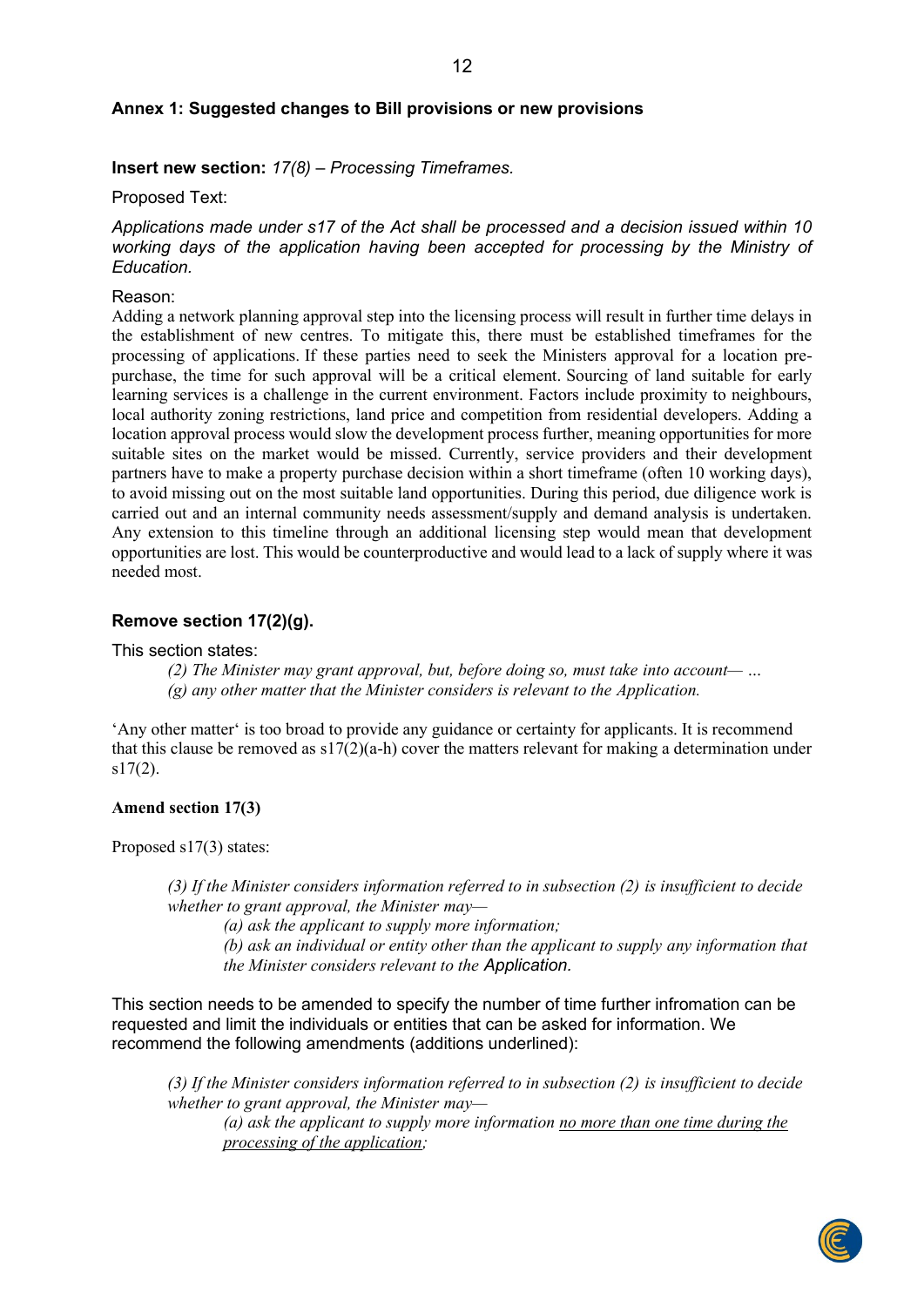*(b) ask an individual or entity other than the applicant or any other early learning provider that could be considered to be trade competition to supply any information that the Minister considers relevant to the Application.*

These amendment help to ensure that further information requests are timely and focussed and do not significantly slow the processing of applications. They also ensure the perception of anti competitive behaviour is avoided in decisions relating to pre-approvals.

## **Amend section 17(7)(b)**

- *(7) If the Minister grants approval to an applicant,— …*
- *(b) that approval cannot be transferred to another individual or Entity.*

There needs to be a process where a pre-approval holder can transfer approval to another individual or entity. This would apply in the situation where a group or services is being purchased by another entity and an early learning development (including land, design, resource consent, building etc) that is yet to be completed is part of the acquisition. Not proving for any transfer means that all investment that has occurred between the grant of pre-approval and before a licence application has no value.

We agree that a transfer of approval should be subject to approval, but believe that the matters that should be considered are already covered in s17 and s18 of the Act. As such, we proposed the following amendment:

*(7) If the Minister grants approval to an applicant,— …*

*(b) that approval cannot be transferred to another individual or Entity without the approval of the Minister;*

*(c) Requests under s17(7)(b) shall be made in written form and submitted to the Minister. The Minister, in determining whether to permit such transfer, shall restrict their decision to matters contained with s17 and 18 of this Act.*

#### **Amend – Schedule 1**

*77A Transitional provision relating to applications for licences to operate early childhood services* 

*(1) This clause applies to an application for a licence under the Education* 

*(Early Childhood Services) Regulations 2008—*

*(a) that is made before the date on which sections 17 to 18C come into force; and* 

*(b) in relation to which the requirements of those regulations for the provision of information and evidence relating to the application have been met.* 

*(2) This clause applies to any new early learning service project that has either lodged (and has had accepted for processing) a resource consent application or (where no resource consent is required) a building consent application with the relevant consenting Authority by 1 January 2022. Provided that, where the above conditions are met, the applicant can demonstrate that progress is being made toward the consents being obtained.*